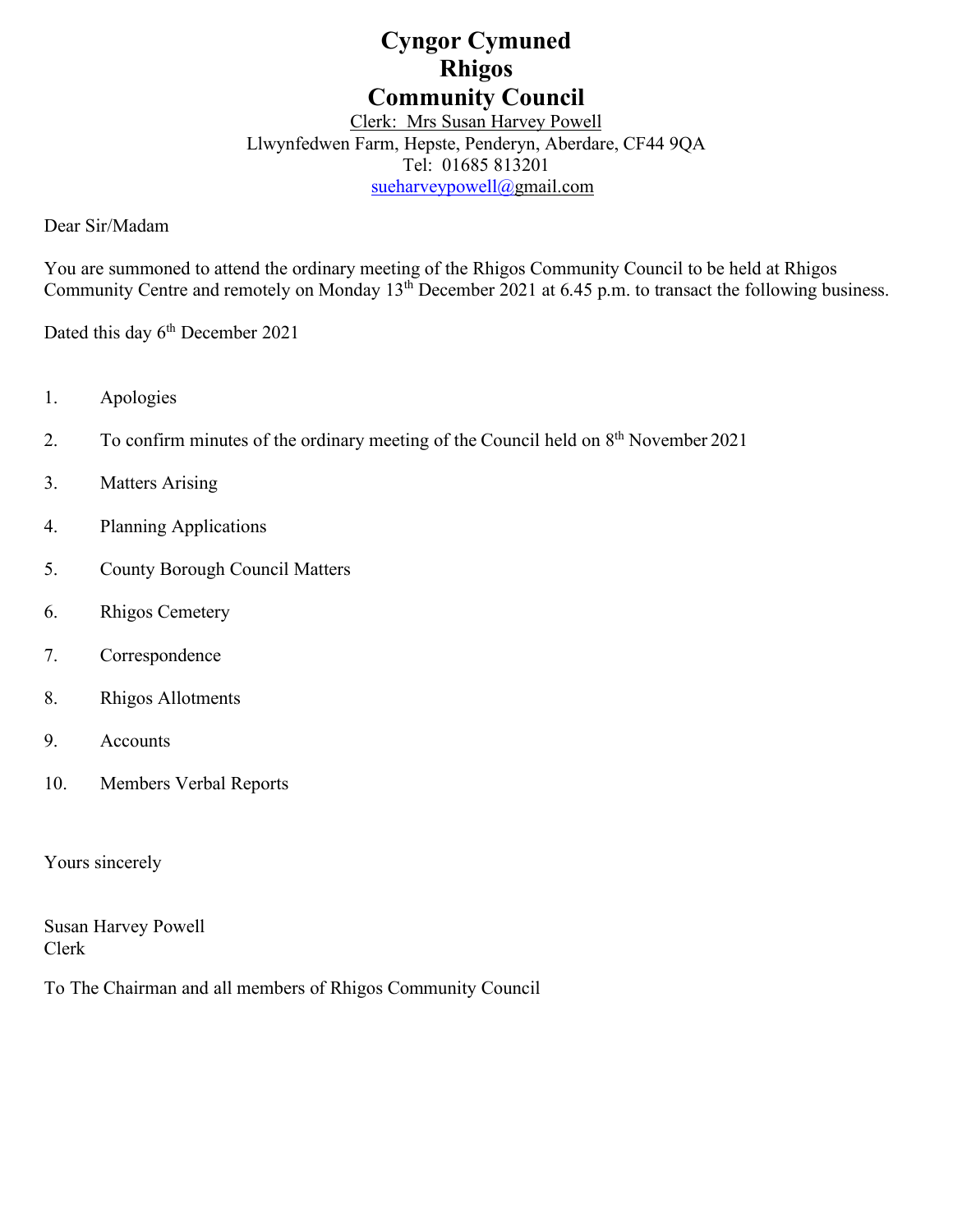# **Rhigos Community Council**

Minutes of the ordinary meeting of Rhigos Community Council held at Rhigos Community Centre on Monday  $8<sup>th</sup>$ November 2021 at 6.45 p.m.

Present: Cllrs. P Oliver, H Wagner, M Evans, M Smith, G Thomas, Mr D Burford Apologies: Cllr. S Maull, O Morgan

# **2021/90 Co-option of New Community Councillor**

Mr Dewi Burford has attended the meeting as he has applied to become a community councillor. He was then asked to leave the room. Cllr. Oliver proposed that he be seconded onto the community council this was seconded by Cllr. M Evans. Mr Burford then returned to the meeting and signed his declaration of office.

# **2021/91 Minutes**

It was resolved to confirm Minutes of the Ordinary Meeting of the Council held on 8<sup>th</sup> November 2021

**2021/92 Declaration of Interest**

None recorded

### **2021/93 Matters Arising**

a. Bike Track Cwm Hwnt - nothing to report

b. Land at Hirwaun Roundabout – reply from GGP Law saying that as there are no deeds adverse possession will cost £1500.00. It was agreed to have another look on the Land registry site and if it is not registered to apply for adverse possession.

c. Old Parish Road – Following the site visit there was a general discussion to sum up the main points of the visit. It was reported that there would insufficient financial resources to implement a through tarmacadam road for the length of the proposal along the specification of the cross section drawings as indicated in previous communications.

It was noted that there was already a tarmacadam surface at the RCT adopted section of Parish Road and up to the site offices, around 5 metres wide, within the RCT boundary albeit in need of repair.

There was further section at the NPT/Cwmgrach end that also had a tarmacadam surface.

The section between the two, however, that would form the ''crushed stone'' surface within the application was deemed to be unsuitable for the average family car let alone disability vehicles and bicycles. RCT view was that a width of at least 4 metres should be maintained or more where possible. The site meeting was informed that there would be sufficient financial resources to implement a tarmacadam surface albeit not to the cross sectional specifications referred to in previous communications.

A surface of this nature would.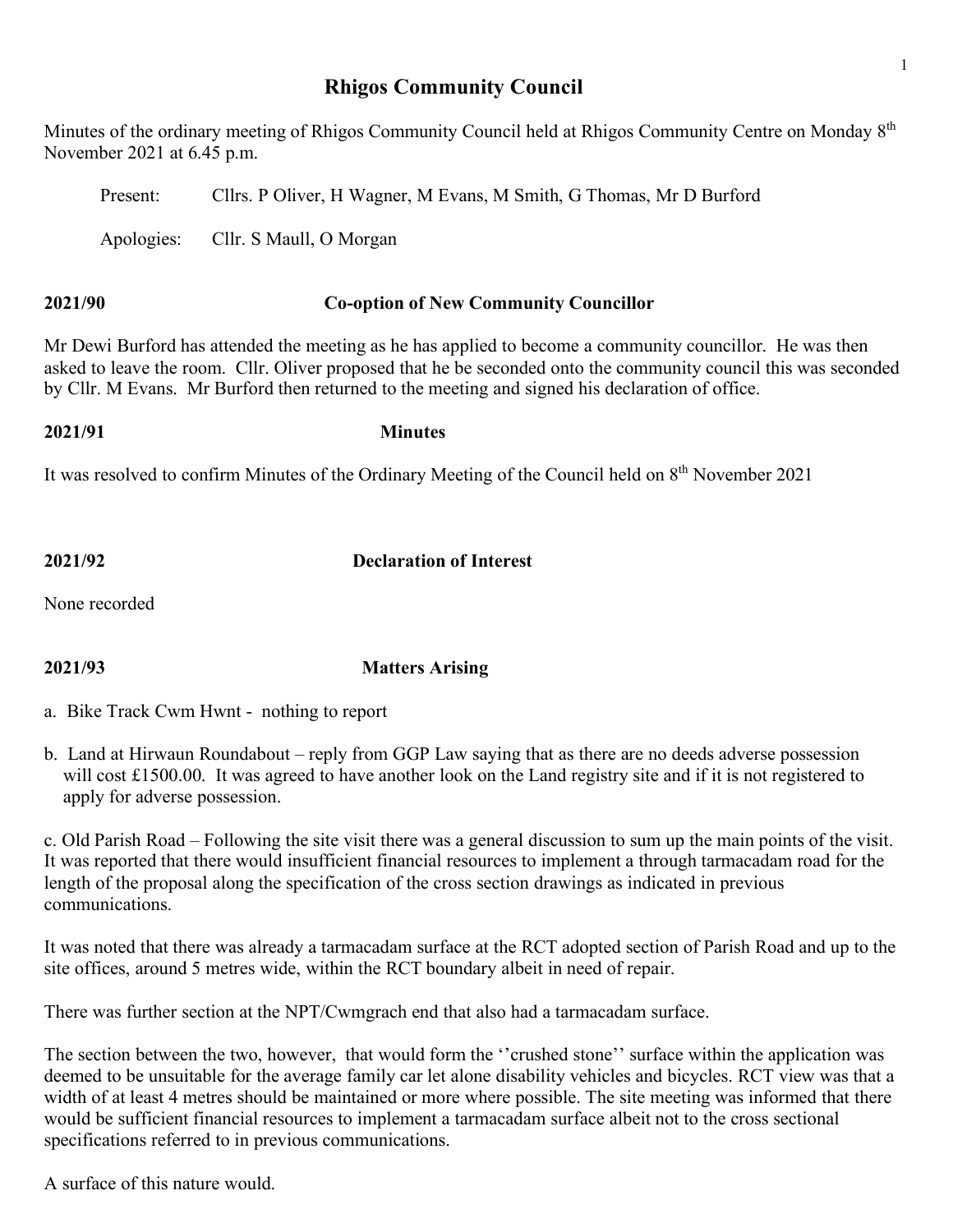- 1. Provide a suitable surface for family cars; disability vehicles; cyclists and walkers.
- 2. Provide a safer travelling surface at the middle gradient.
- 3. Provide a surface that would be more durable particularly in the now more frequent storm incidents.

The possibility of further discussion with Celtic Energy was discussed to advise on a modified or re-submitted application to conform with a tarmacadam surface as indicated.

This would be acceptable to RCT Highways subject to review of the actual details in the final proposal/application.

- d. Dangerous trees on Rhigos Road Cllr. Thomas has had a reply saying that they are waiting confirmation from their client to proceed with the removal of the trees.
- e. Enviroparks Planning Application nothing to report
- f. New seat in the playground RCT will install the bench if the community council purchases one.
- g. Village Christmas Tree Cllr. Evans will approach Future Valleys Construction

## **2021/94 Planning**

It was resolved to note:

No planning received

# **2021/95 County Borough Council Matters**

It was resolved that the following complaints be passed on to Councillor G Thomas for his attention.

- a. Glynneath bank new cats eyes are needed and new lines need to be painted. N & PTCBC have done their side.
- b. The drains on the Glynneath bank need cleaning.
- c. There is a pot hole near the Plough.
- d. A bag of wood and tyres have been dumped over the fence on the parish road.
- e. Could CCTV be put at the entrance to the parish road.
- f. Cllr. Thomas reported on the boundary review which means that Rhigos, Hiwarun and Penderyn become one i.e. there will no separate councillor for each area, they will represent both.
- g. The bottom rung of the wooden fence opposite the school has come away.
- h. 3 drains are blocked between Heol y Graig and the New Inn.
- i. Water is holding on the main road near the old police houses.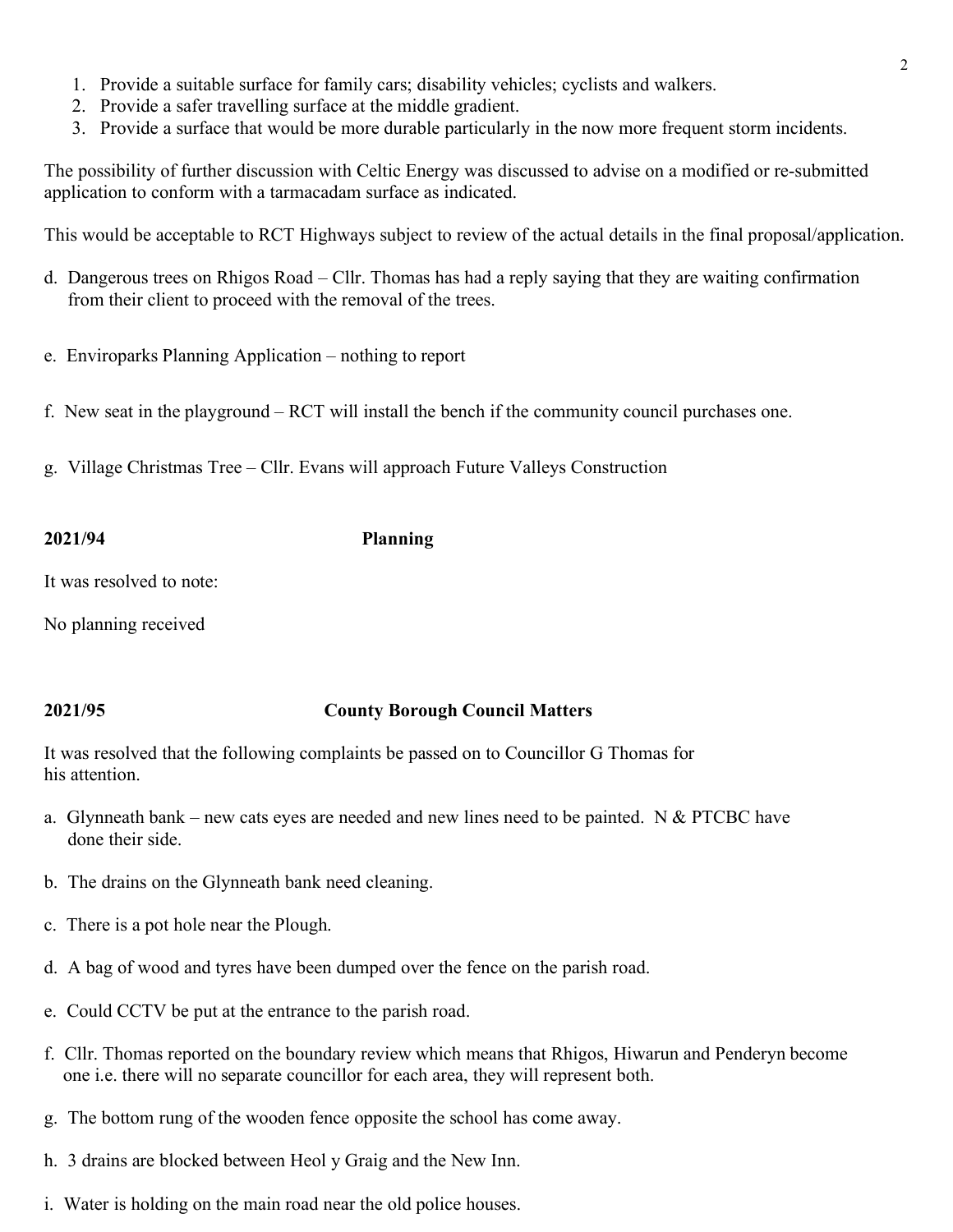- k. Tread off a lorry tyre and a blue car bumper has been dumped on Treherbert road.
- l. The road near the new houses near Cynlais farm has flooded and the foothpath has raised up.
- m. An accident occurred on the bend in Heol y Graig this week, the bus driver rang the emergency services but they did not attend.
- n. There is litter from Heol y Graig down to Hirwaun

### **2021/96 Rhigos Cemetery**

There were some concerns about some edging stones that need to be looked at. It was agreed to pay part of the invoice and then have a site meeting to look at those stones.

### **2021/97 Memorandum of Understanding/Child Burial Fees**

Cllr. Oliver proposed that this be adopted, seconded by Cllr. Evans and agreed by all.

### **2021/98 Correspondence**

It was resolved to receive the following correspondence

- a. Wales Air Ambulance letter asking for donations £50.00 agreed
- b. Increasing accessibility to health and social care event 19<sup>th</sup> November 2021
- c. One Voice Wales Keep wales Tidy Packages

### **2021/99 Rhigos Allotments**

A quote has been received for installing a drain. The deeds need to be looked at for the boundary.

| <b>Accounts</b> |
|-----------------|
| £31.15          |
| £6.00           |
| £17.00          |
| £10,000.00      |
| £213.71         |
| £50.00          |
| £410.22         |
|                 |